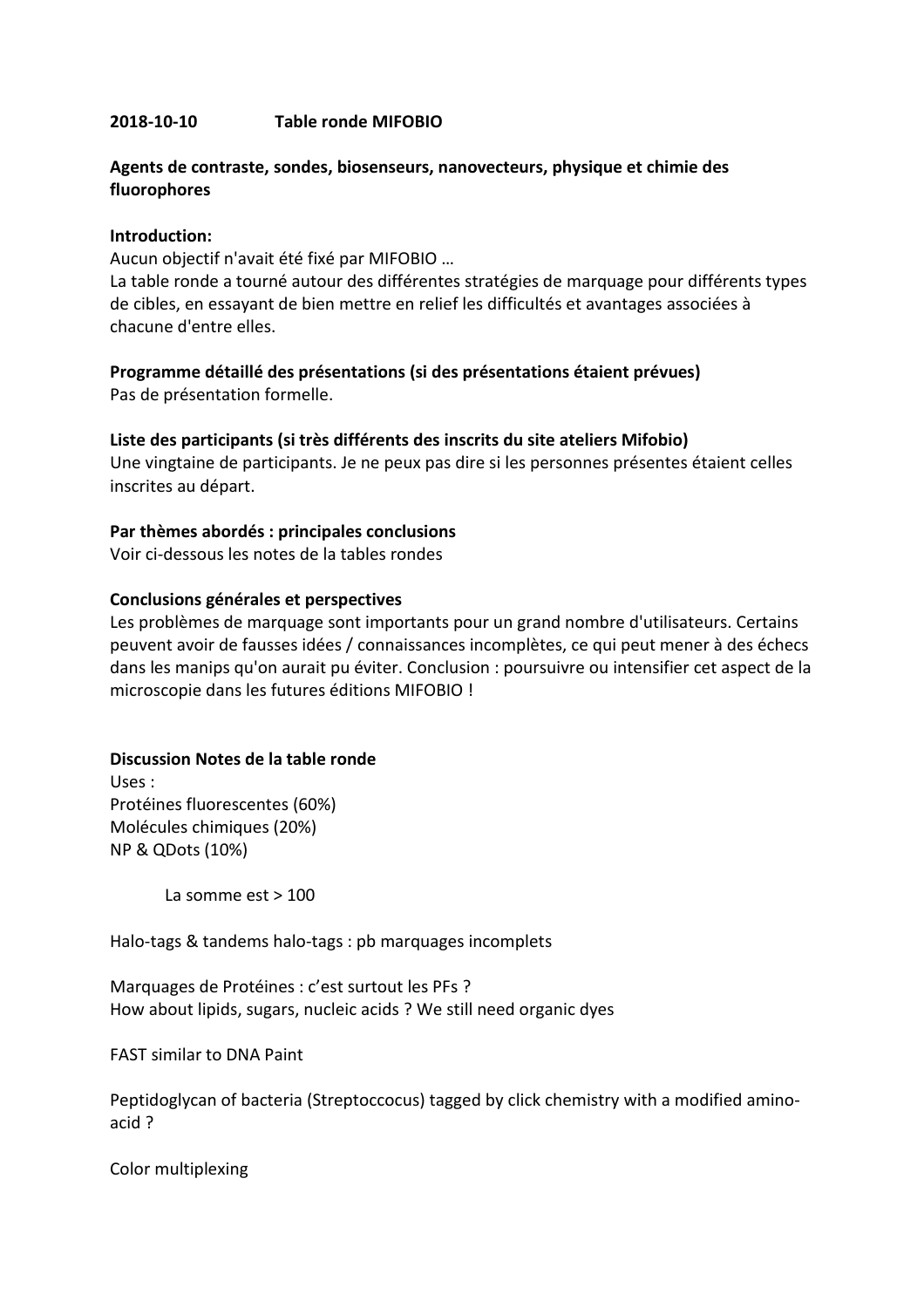Getting more information

FPs not compatible with primary cells and tissues Organoids are very difficult to perfuse with probes We need to work with living systems, go to *in vivo*.

Weak interactions and functionality, transient dynamics is important

Super-resolution has also tracking possibilities Dynamic of the structure ?

If any biological material is used, it is a biosensor ? If it senses a biological analyte also ?

Biomarker *vs* biosensor : difference is when we quantify ? SR still mostly restricted to fixed samples Antibodies and nanobodies, apatmers can be used in live cells but ? Nanobodies can be expressed but you still have to label them Use toxins to internalize? Tricky…

Unnatural aa, appeared in 2000, and now it's becoming more easy Articifial systems for protein synthesis do exist. We should invite someone.

Halo tags ? Halo-tag is bigger than FPs SNAP tag OK should be more specific than Halo tags de CLIP-tag forget.

The solution to avoid background is fluorogenic agent (needs more than x100 contrast) FAST: protonation changes in addition to fluorescence enhancement. Be careful about the excitation wavelength. S/N is very good. 2 labelings are possible

Pb : brightness of FAST is average, and lower than good FPs and organic dyes.

Ulrike made a review about comparing probes

FlAsh and ReAsh react non-specifically on thiols

Going red will require bigger probes AND bigger proteins ?

Carsten Schulz, Kai Johnsson use unnatural aa

Good protocols to handle chemical probes are critical (solubility protocols) Biologist users need kits

What about detecting nucleic acids ? MS2 is a protein to detect DNA loops : 30 copies are needed